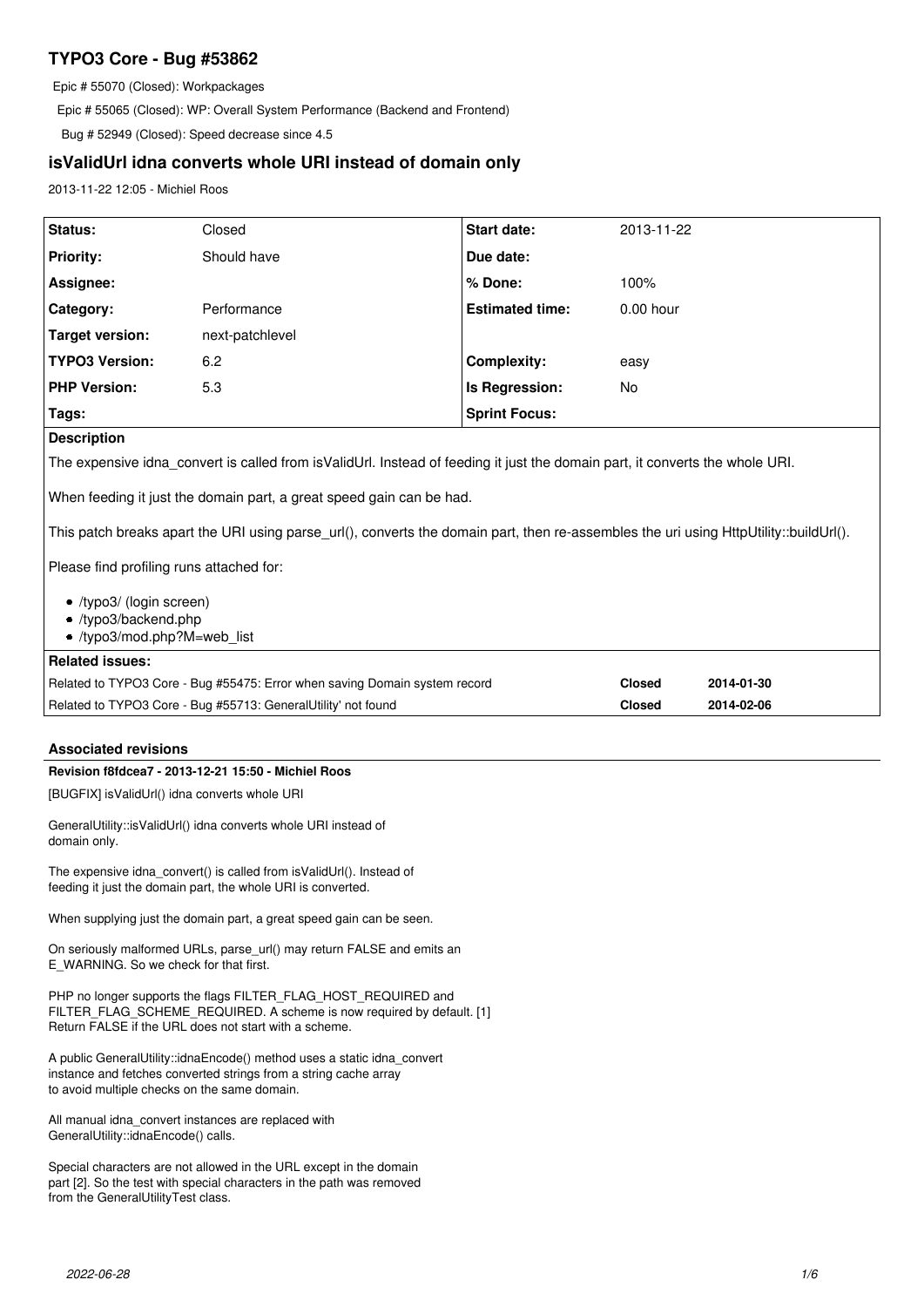[1]<http://www.php.net/manual/en/filter.filters.flags.php#107382> [2]<http://tools.ietf.org/html/rfc3986#appendix-A>

Change-Id: I7a0ab0a399d9d6cf68c824f413be6b6d621947c1 Resolves: #53862 Releases: 6.2, 6.1, 6.0 Reviewed-on:<https://review.typo3.org/25636> Reviewed-by: Markus Klein Reviewed-by: Wouter Wolters Tested-by: Wouter Wolters Reviewed-by: Michiel Roos Tested-by: Michiel Roos Tested-by: Markus Klein Reviewed-by: Andreas Wolf Reviewed-by: Jo Hasenau Reviewed-by: Xavier Perseguers Tested-by: Xavier Perseguers

#### **Revision c99a07a9 - 2014-01-09 14:48 - Michiel Roos**

[BUGFIX] isValidUrl() idna converts whole URI

GeneralUtility::isValidUrl() idna converts whole URI instead of domain only.

The expensive idna\_convert() is called from isValidUrl(). Instead of feeding it just the domain part, the whole URI is converted.

When supplying just the domain part, a great speed gain can be seen.

On seriously malformed URLs, parse\_url() may return FALSE and emits an E\_WARNING. So we check for that first.

PHP no longer supports the flags FILTER\_FLAG\_HOST\_REQUIRED and FILTER\_FLAG\_SCHEME\_REQUIRED. A scheme is now required by default. [1] Return FALSE if the URL does not start with a scheme.

A public GeneralUtility::idnaEncode() method uses a static idna\_convert instance and fetches converted strings from a string cache array to avoid multiple checks on the same domain.

All manual idna\_convert instances are replaced with GeneralUtility::idnaEncode() calls.

Special characters are not allowed in the URL except in the domain part [2]. So the test with special characters in the path was removed from the GeneralUtilityTest class.

[1]<http://www.php.net/manual/en/filter.filters.flags.php#107382> [2]<http://tools.ietf.org/html/rfc3986#appendix-A>

Change-Id: I7a0ab0a399d9d6cf68c824f413be6b6d621947c1 Resolves: #53862 Releases: 6.2, 6.1, 6.0 Reviewed-on:<https://review.typo3.org/26501> Reviewed-by: Xavier Perseguers Tested-by: Xavier Perseguers Reviewed-by: Markus Klein Tested-by: Markus Klein

### **Revision d0c42764 - 2014-01-09 14:58 - Michiel Roos**

[BUGFIX] isValidUrl() idna converts whole URI

GeneralUtility::isValidUrl() idna converts whole URI instead of domain only.

The expensive idna\_convert() is called from isValidUrl(). Instead of feeding it just the domain part, the whole URI is converted.

When supplying just the domain part, a great speed gain can be seen.

On seriously malformed URLs, parse\_url() may return FALSE and emits an E\_WARNING. So we check for that first.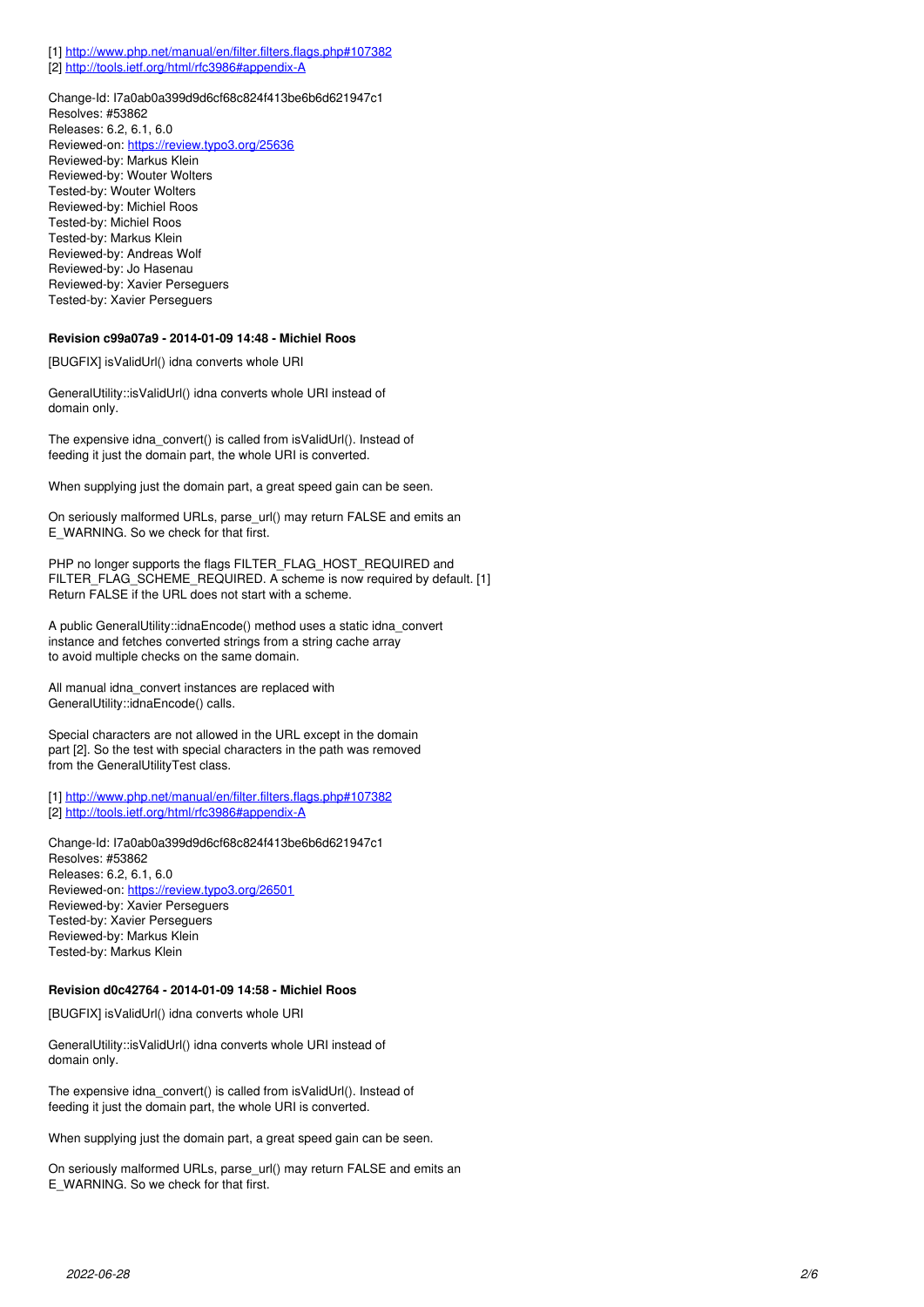PHP no longer supports the flags FILTER\_FLAG\_HOST\_REQUIRED and FILTER\_FLAG\_SCHEME\_REQUIRED. A scheme is now required by default. [1] Return FALSE if the URL does not start with a scheme.

A public GeneralUtility::idnaEncode() method uses a static idna\_convert instance and fetches converted strings from a string cache array to avoid multiple checks on the same domain.

All manual idna\_convert instances are replaced with GeneralUtility::idnaEncode() calls.

Special characters are not allowed in the URL except in the domain part [2]. So the test with special characters in the path was removed from the GeneralUtilityTest class.

[1]<http://www.php.net/manual/en/filter.filters.flags.php#107382> [2]<http://tools.ietf.org/html/rfc3986#appendix-A>

Change-Id: I7a0ab0a399d9d6cf68c824f413be6b6d621947c1 Resolves: #53862 Releases: 6.2, 6.1, 6.0 Reviewed-on:<https://review.typo3.org/26531> Reviewed-by: Xavier Perseguers Tested-by: Xavier Perseguers Reviewed-by: Markus Klein Tested-by: Markus Klein

# **Revision 3dcc61df - 2014-01-30 23:46 - Wouter Wolters**

[BUGFIX] Regression in DataHandler

The fix for issue #53862 calls GeneralUtility::idnaEncode without fully qualified class namespace.

Follow-up to: c99a07a9

Resolves: #55475 Releases: 6.1, 6.0 Change-Id: I8ba161ee73e7456da53d2182b4a22d87dad9d53c Reviewed-on:<https://review.typo3.org/27173> Reviewed-by: Steffen Müller Tested-by: Steffen Müller Reviewed-by: Christian Kuhn Tested-by: Christian Kuhn

### **Revision dc271e4f - 2014-01-30 23:57 - Wouter Wolters**

[BUGFIX] Regression in DataHandler

The fix for issue #53862 calls GeneralUtility::idnaEncode without fully qualified class namespace.

Follow-up to: c99a07a9

Resolves: #55475 Releases: 6.1, 6.0 Change-Id: I8ba161ee73e7456da53d2182b4a22d87dad9d53c Reviewed-on:<https://review.typo3.org/27174> Reviewed-by: Christian Kuhn Tested-by: Christian Kuhn Reviewed-by: Wouter Wolters Tested-by: Wouter Wolters

### **History**

#### **#1 - 2013-11-22 12:14 - Gerrit Code Review**

*- Status changed from New to Under Review*

Patch set 1 for branch **master** of project **Packages/TYPO3.CMS** has been pushed to the review server. It is available at <https://review.typo3.org/25636>

#### **#2 - 2013-11-22 12:21 - Gerrit Code Review**

Patch set 2 for branch **master** of project **Packages/TYPO3.CMS** has been pushed to the review server.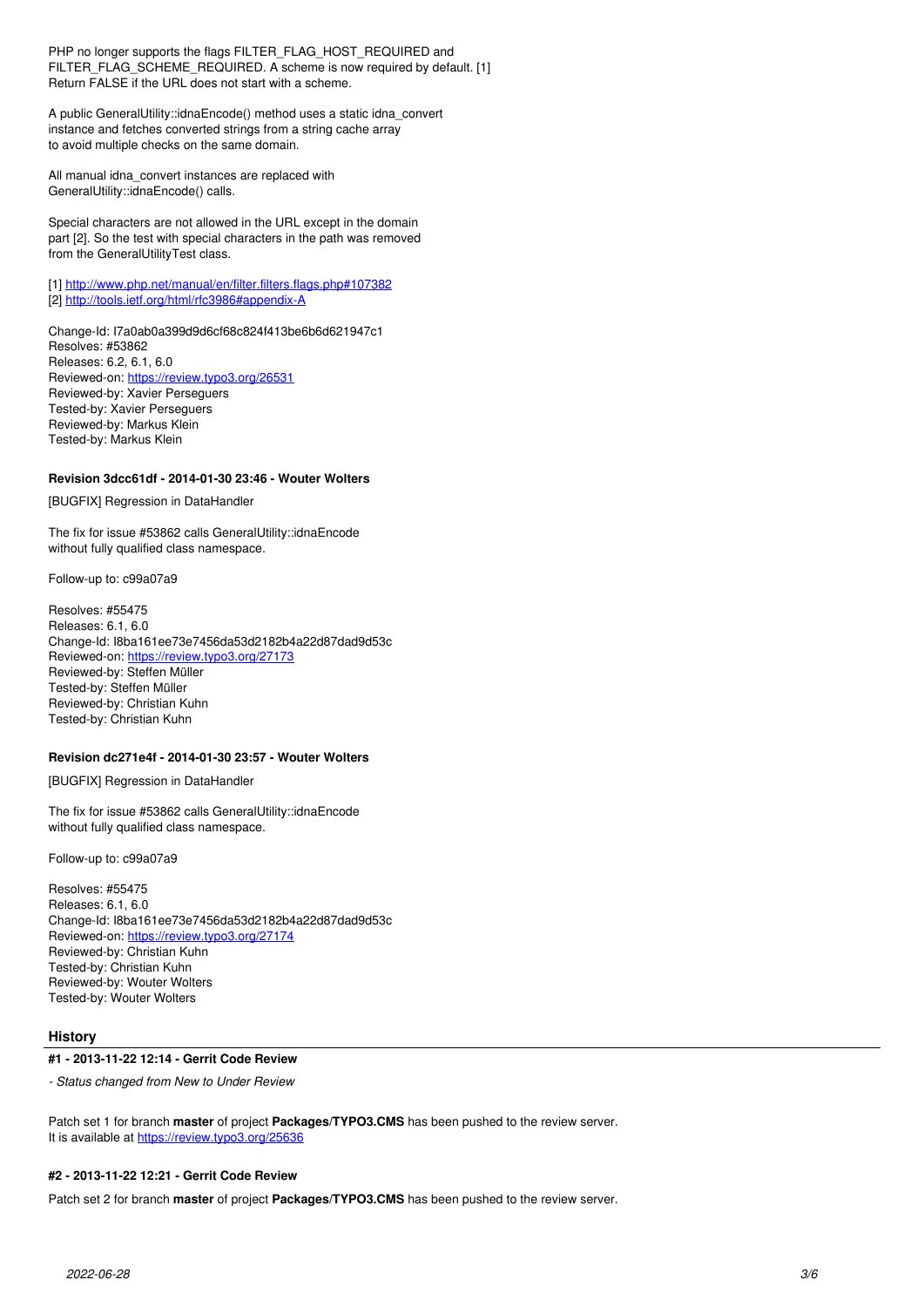#### **#3 - 2013-11-22 13:01 - Michiel Roos**

*- File fu\_idna\_4.7.patch added*

### **#4 - 2013-11-22 14:57 - Gerrit Code Review**

Patch set 3 for branch **master** of project **Packages/TYPO3.CMS** has been pushed to the review server. It is available at <https://review.typo3.org/25636>

#### **#5 - 2013-11-22 14:58 - Gerrit Code Review**

Patch set 4 for branch **master** of project **Packages/TYPO3.CMS** has been pushed to the review server. It is available at <https://review.typo3.org/25636>

#### **#6 - 2013-11-22 15:00 - Gerrit Code Review**

Patch set 5 for branch **master** of project **Packages/TYPO3.CMS** has been pushed to the review server. It is available at <https://review.typo3.org/25636>

#### **#7 - 2013-11-22 15:39 - Gerrit Code Review**

Patch set 6 for branch **master** of project **Packages/TYPO3.CMS** has been pushed to the review server. It is available at <https://review.typo3.org/25636>

#### **#8 - 2013-11-22 15:52 - Michiel Roos**

*- File patch\_set\_6\_backend\_php.png added*

#### **#9 - 2013-11-22 18:26 - Gerrit Code Review**

Patch set 8 for branch **master** of project **Packages/TYPO3.CMS** has been pushed to the review server. It is available at <https://review.typo3.org/25636>

### **#10 - 2013-11-22 18:46 - Gerrit Code Review**

Patch set 9 for branch **master** of project **Packages/TYPO3.CMS** has been pushed to the review server. It is available at <https://review.typo3.org/25636>

#### **#11 - 2013-11-22 23:10 - Gerrit Code Review**

Patch set 10 for branch **master** of project **Packages/TYPO3.CMS** has been pushed to the review server. It is available at <https://review.typo3.org/25636>

## **#12 - 2013-11-22 23:12 - Gerrit Code Review**

Patch set 11 for branch **master** of project **Packages/TYPO3.CMS** has been pushed to the review server. It is available at <https://review.typo3.org/25636>

### **#13 - 2013-11-23 00:05 - Gerrit Code Review**

Patch set 12 for branch **master** of project **Packages/TYPO3.CMS** has been pushed to the review server. It is available at <https://review.typo3.org/25636>

## **#14 - 2013-11-23 00:58 - Gerrit Code Review**

Patch set 13 for branch **master** of project **Packages/TYPO3.CMS** has been pushed to the review server. It is available at <https://review.typo3.org/25636>

#### **#15 - 2013-11-23 01:06 - Michiel Roos**

*- File inValidFiles\_login\_page.txt added*

These files are tested but come back invalid.

We may gain some more speed by finding out who is testing them and why.

### **#16 - 2013-11-23 07:53 - Gerrit Code Review**

Patch set 14 for branch **master** of project **Packages/TYPO3.CMS** has been pushed to the review server. It is available at <https://review.typo3.org/25636>

#### **#17 - 2013-11-23 12:10 - Michiel Roos**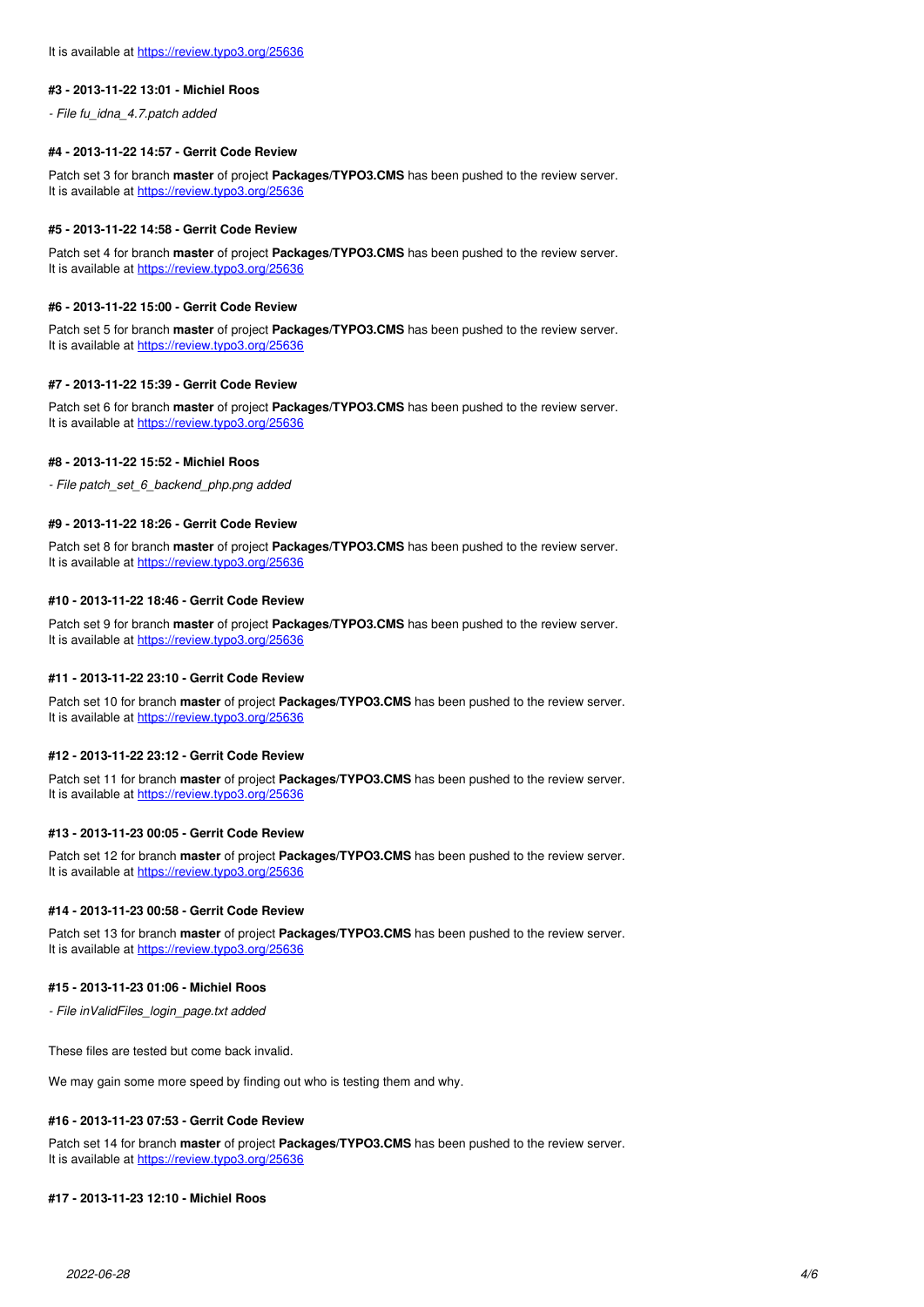#### **#18 - 2013-11-23 15:50 - Gerrit Code Review**

Patch set 15 for branch **master** of project **Packages/TYPO3.CMS** has been pushed to the review server. It is available at <https://review.typo3.org/25636>

#### **#19 - 2013-11-23 21:07 - Gerrit Code Review**

Patch set 16 for branch **master** of project **Packages/TYPO3.CMS** has been pushed to the review server. It is available at <https://review.typo3.org/25636>

#### **#20 - 2013-11-25 10:49 - Gerrit Code Review**

Patch set 17 for branch **master** of project **Packages/TYPO3.CMS** has been pushed to the review server. It is available at <https://review.typo3.org/25636>

## **#21 - 2013-11-26 10:31 - Gerrit Code Review**

Patch set 18 for branch **master** of project **Packages/TYPO3.CMS** has been pushed to the review server. It is available at <https://review.typo3.org/25636>

# **#22 - 2013-11-26 19:51 - Michiel Roos**

*- File TYPO3\_CMS\_Login\_\_6.2.master.workbench.local\_\_\_Workbench-7.jpg added*

#### **#23 - 2013-11-26 20:05 - Michiel Roos**

*- File Screen\_Shot\_2013-11-26\_at\_20.03.58.png added*

Basic test against:

/typo3/backend.php from a 'just cleared the cache' state.

#### **#24 - 2013-11-28 15:17 - Gerrit Code Review**

Patch set 19 for branch **master** of project **Packages/TYPO3.CMS** has been pushed to the review server. It is available at <https://review.typo3.org/25636>

# **#25 - 2013-11-28 15:26 - Gerrit Code Review**

Patch set 20 for branch **master** of project **Packages/TYPO3.CMS** has been pushed to the review server. It is available at <https://review.typo3.org/25636>

### **#26 - 2013-11-30 01:37 - Gerrit Code Review**

Patch set 21 for branch **master** of project **Packages/TYPO3.CMS** has been pushed to the review server. It is available at <https://review.typo3.org/25636>

#### **#27 - 2013-11-30 01:53 - Gerrit Code Review**

Patch set 22 for branch **master** of project **Packages/TYPO3.CMS** has been pushed to the review server. It is available at <https://review.typo3.org/25636>

#### **#28 - 2013-12-02 16:01 - Gerrit Code Review**

Patch set 23 for branch **master** of project **Packages/TYPO3.CMS** has been pushed to the review server. It is available at <https://review.typo3.org/25636>

#### **#29 - 2013-12-05 11:35 - Gerrit Code Review**

Patch set 24 for branch **master** of project **Packages/TYPO3.CMS** has been pushed to the review server. It is available at <https://review.typo3.org/25636>

## **#30 - 2013-12-05 12:28 - Gerrit Code Review**

Patch set 25 for branch **master** of project **Packages/TYPO3.CMS** has been pushed to the review server. It is available at <https://review.typo3.org/25636>

#### **#31 - 2013-12-19 20:13 - Gerrit Code Review**

Patch set 1 for branch **TYPO3 6-1** of project **Packages/TYPO3.CMS** has been pushed to the review server. It is available at <https://review.typo3.org/26501>